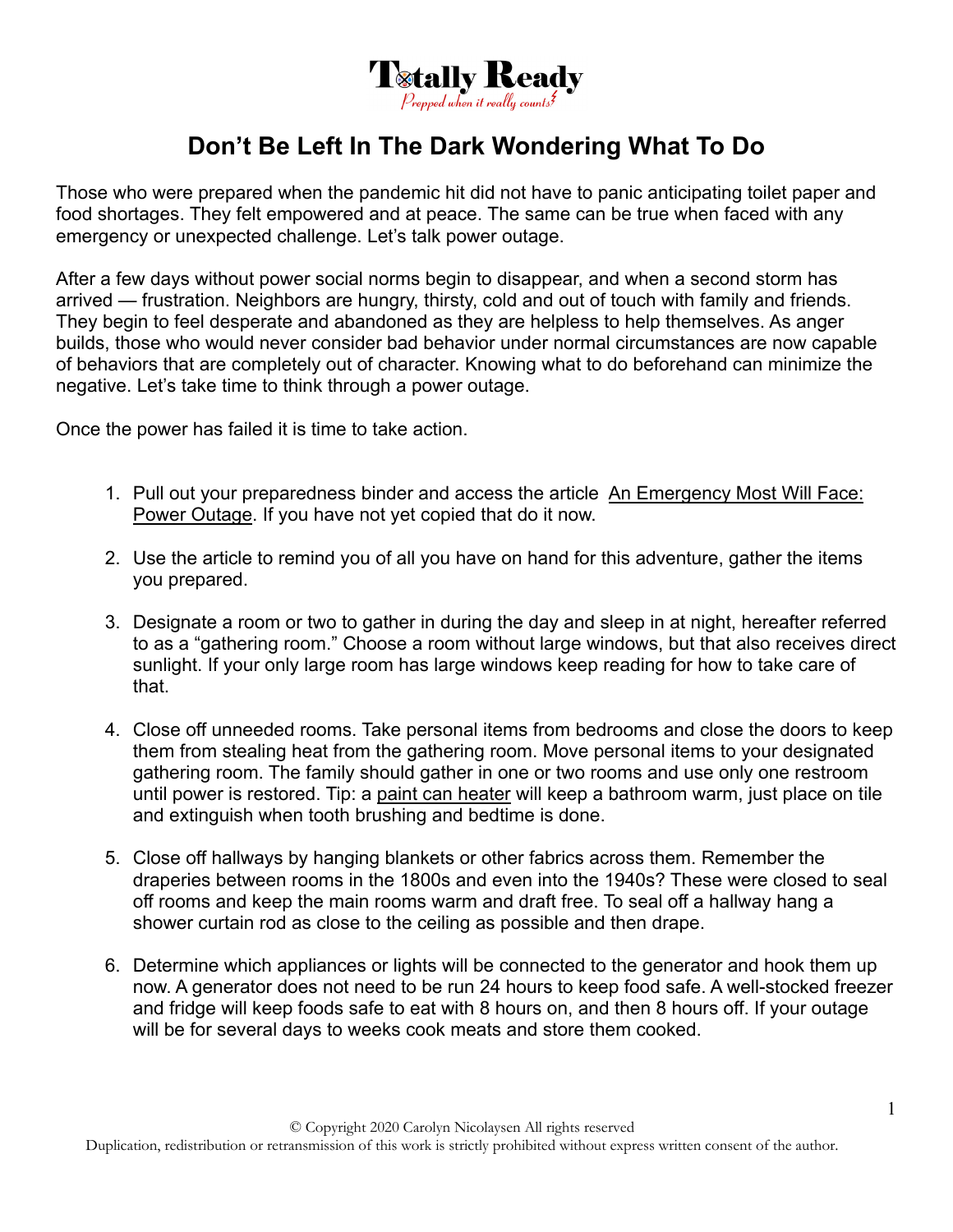

- 7. Place a Do Not Open sign on the refrigerator and freezer. When it is time to prepare food or grab a snack make a list of items to be taken out before opening the door. If you have snow and ice outside, place ice or snow in a picnic cooler and place foods inside that will be accessed often such as milk, cheese sticks, or jam for PB&J sandwiches. With ice and snow outside there is no reason any food should spoil. They are nature's fridge. However, do not place foods directly in the snow as temperature changes during the day can affect the safety of the food.
- 8. Think Hot: When the weather is cold, it is important to eat and drink hot foods and beverages. Prepare an area for cooking and heating food and water. Dehydrated foods will dehydrate the body if not reconstituted, so do not snack on or eat them without added water.
- 9. Cook foods and heat water, but never use a barbecue or fire pit in the house. Heated party serving trays work well for warming foods. If you have an electric stove and no way to cook, paint can stoves, or Sterno can be safely used in the house.
- 10. Cook only in well ventilated areas if you do not have a gas stove. Your fireplace is vented which makes it perfect for cooking. Don't forget to open the flue and then close it when done cooking.
- 11. Stored canned foods are perfect during a power outage. These foods contain water or syrup which can help hydrate, and they can be eaten cold if necessary. Again, eating dehydrated or freeze-dried foods without reconstituting them may cause dehydration, and can lead to serious health problems.
- 12. Dress in loose fitting layers. Trapped air between layers helps to insulate, keeping you warm. As it gets dark and colder, add another layer of clothing to maintain a constant body temperature. If you don't overdress early in the day you can avoid overheating and then being chilled as the temperatures fall. Protect your internal organs by keeping your core chest area warm.
- 13. Wear a hat and gloves. As your body diverts blood to your core to protect organs, your arms and legs can suffer frostbite. If your hands are still cold remember—mittens are warmer than gloves.
- 14. Before the dawn of electricity and whole house furnace systems people would place hot coals in metal bed warmers. Why not follow the example? Warm a few rocks by placing them on the hearth in front of your fireplace. When rocks are warm place them in a metal container and in your tent or under your blanket. Be very careful when handling not to burn your hands. Place it far enough from your body so you won't accidentally roll into it when sleeping. Accomplish the same thing by using a hot water bottle in your bed.
- 15. Speaking of hot water bottles—don't limit their use to nighttime. Keep hot water bottles nearby to use as you read or play a game.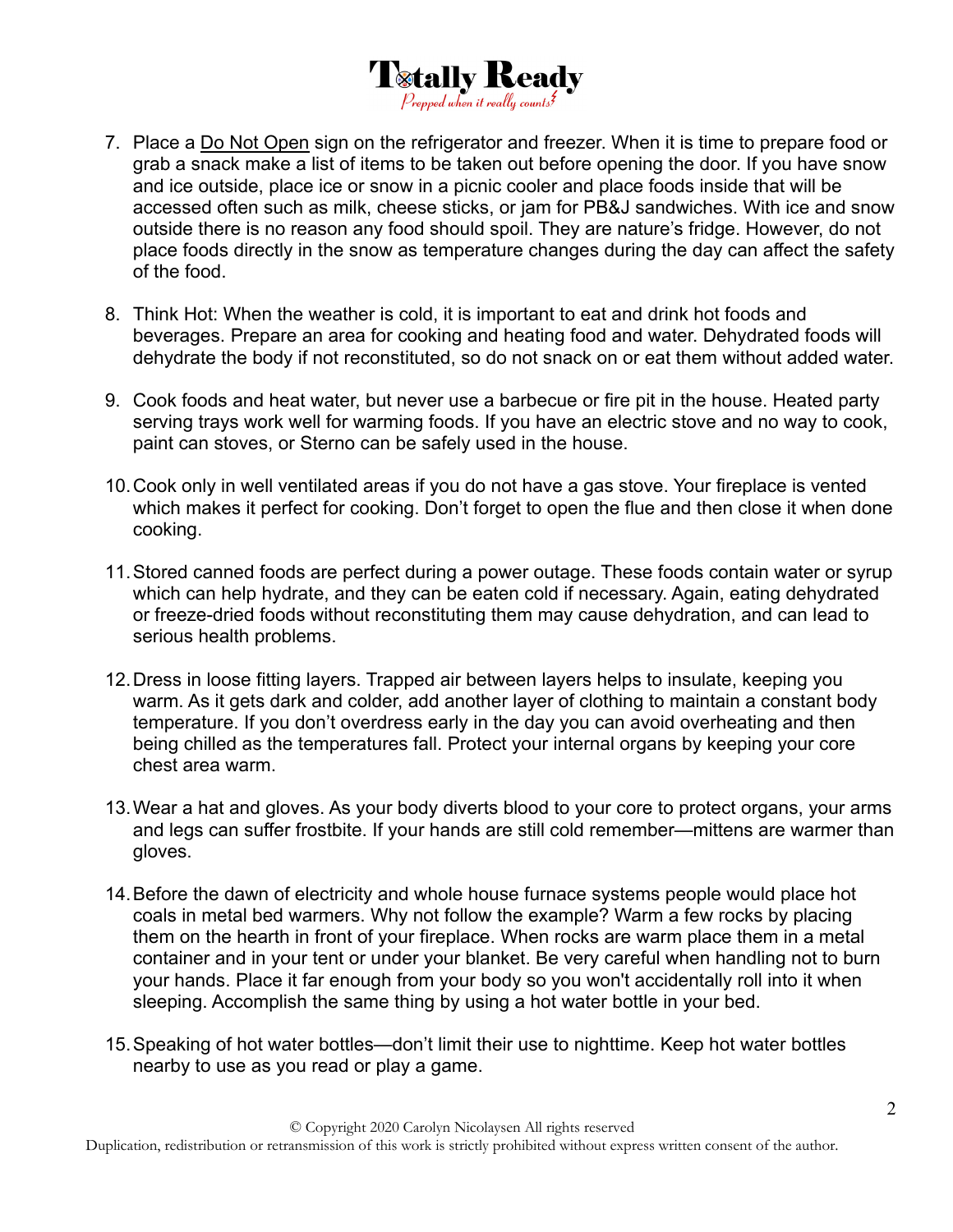

- 16. Zip two sleeping bags together and sleep two to a bag, if appropriate. The combined body heat will keep you warmer than sleeping alone. Contain your body heat as much as possible.
- 17. Remember when as children you built forts under a kitchen table covered with a large blanket? This is also a great way to contain heat. Drape the table with the blankets, canvas tarps, or bedspreads and then place throw rugs or even a mattress under the table, crawl in, and snuggle under a blanket. You will be surprised how warm you will be. Two and threeman tents set up in your designated gathering room can achieve the same result. Both types of "tents" are another great place to use your glow sticks as night lights.
- 18. If there is space, bring in your family-size tent and set it up in the room of your home that you are using as the gathering room. Play games in the tent during the day and sleep in it at night. If you have a fireplace in a bedroom prepare to sleep in that room. If you don't have a fireplace and want to sleep in your bed, place your tent on the bed. Now you have the comfort of the mattress and the warmth of the tent.
- 19. Do not drink alcohol or eat salty foods. They dehydrate the body, and your water supply may be limited.
- 20. Stay hydrated. Drink warm drinks and when drinking water do not add ice cubes. Hydration is important for maintaining body temperature.
- 21. Place rolled up towels and rags under and around doors and windows where weather stripping may not completely seal the area. Cover light switches and any other places drafts may be entering your home.
- 22. To trap cold air and slow it from coming thru the glass in windows, cover them with a mylar blanket from your kits. Tape mylar to the molding around the windows. This creates a pocket of air between the glass and mylar blanket. This will limit drafts but still allow light in. Dark rooms during an outage are very depressing.
- 23. Sit near a window receiving direct sun. Cover at night but keep uncovered, except for the mylar blanket, during the day.
- 24. As soon as the sun goes down, cover the windows in the gathering room. Use blankets, sheets, tarps, plastic sheeting and/or drapery to prevent drafts from robbing the heat in your home after dark. Newspaper in layers is a great insulator as well. At night, wind chill will become a real factor in keeping your home warm. Do all you can to keep the wind outside.
- 25. Games: Make sure games, books, craft supplies, and puzzles are easily accessible. Use them to help pass the time. When the sun goes down place a flashlight, battery-powered lantern, or glow stick in the middle of the floor and huddle around it like a campfire. Drink hot

Duplication, redistribution or retransmission of this work is strictly prohibited without express written consent of the author.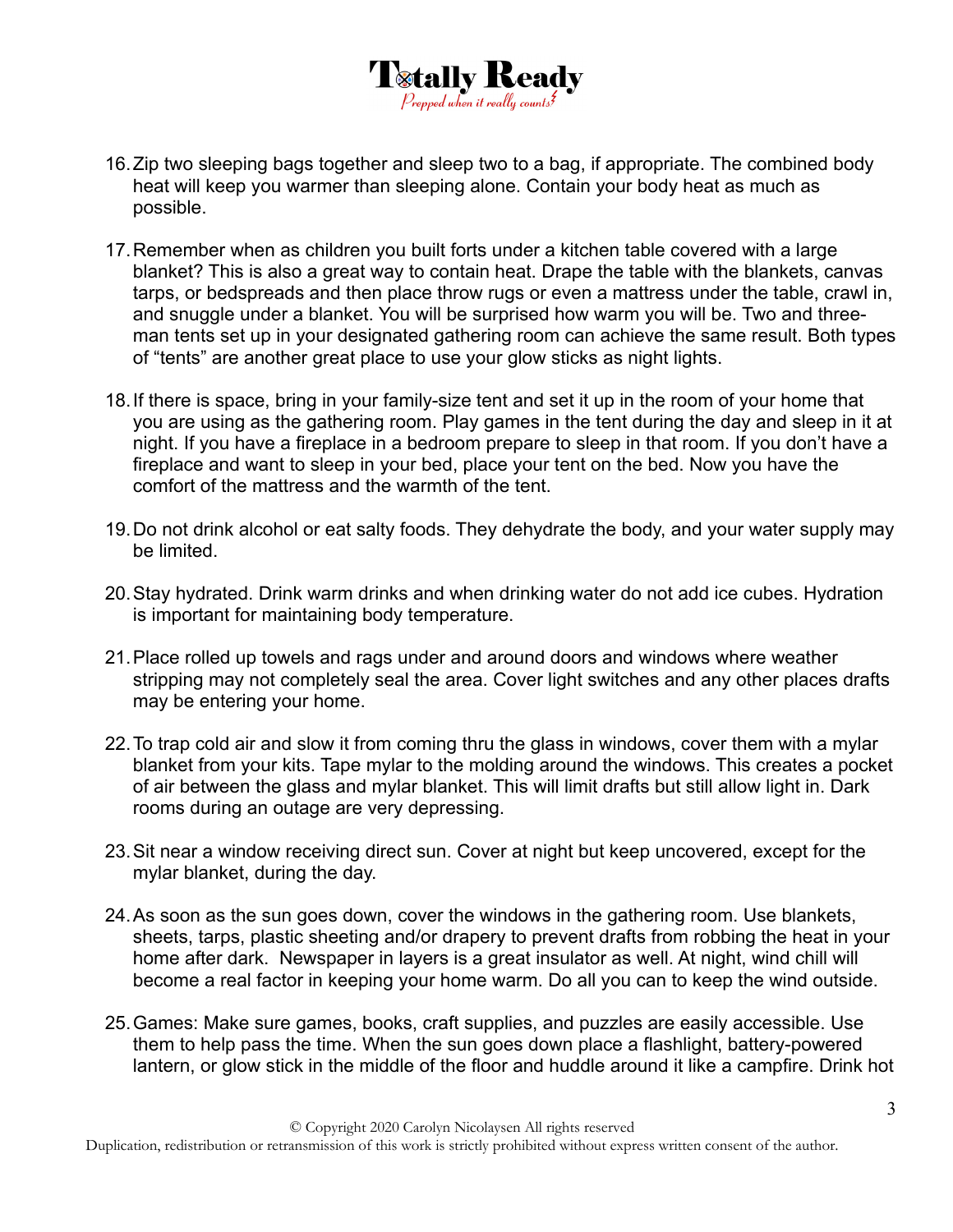

cocoa and tell family stories or appropriate spooky tales (like Ichabod Crane and The Legend of Sleepy Hollow). By appropriate, go easy on the scary stuff with young children if you want a full night's sleep.

- 26. Stay indoors as much as possible. If you need to leave the house, open and close the door quickly, and keep it closed, not propped open while you carry something in or out.
- 27. If you have a well that supplies your water, it is extremely important that you have ample water stored. Even if you are on a water system you should be storing extra water. Water pipes can freeze, and if they do, turn off your water and do not attempt to unfreeze the pipes. Keep jugs of water stored for flushing toilets. You will also need water to drink, prepare meals, have water for pets, and for cleaning. Store wet wipes and liquid hand sanitizer for cleaning hands and conserving water.
- 28. Unplug appliances and devices that are not part of the plan for using your generator. If there are power surges, this will protect these items. Leave one ceiling light switched on to make you aware when the power returns.
- 29. Learn where public heating centers are open in case you can't keep an area of your home warm enough. Use these centers but be aware most are closed at night so prepare your home.
- 30. Use a thermometer in the refrigerator and freezer to know the temperature when the power is restored. Throw away any food that has been exposed to temperatures 40 degrees or higher for two hours or more, or that has an unusual odor, color or texture. When in doubt, throw it out!
- 31. Check on your neighbors. Older adults and young children are especially vulnerable to extreme temperatures, and they may not ask for help.
- 32. Listen to HAM radio or emergency broadcasts to stay informed as to weather changes and power updates.
- 33. Bring pets inside or, if you cannot, keep pets in the garage, out building, barn, or in an enclosed area that can be warmed with blankets, newspapers, straw, or other items.
- 34. If you must leave the house beware of downed power lines. During a storm downed lines may still be active. Electricity can travel 30 feet from the line making the ground dangerous to step on.
- 35. Gas fireplaces will not provide much heat without a blower so don't depend on them. They do make a great vented area to use a camp stove for cooking. Do not use a propane stove if you cannot vent it.